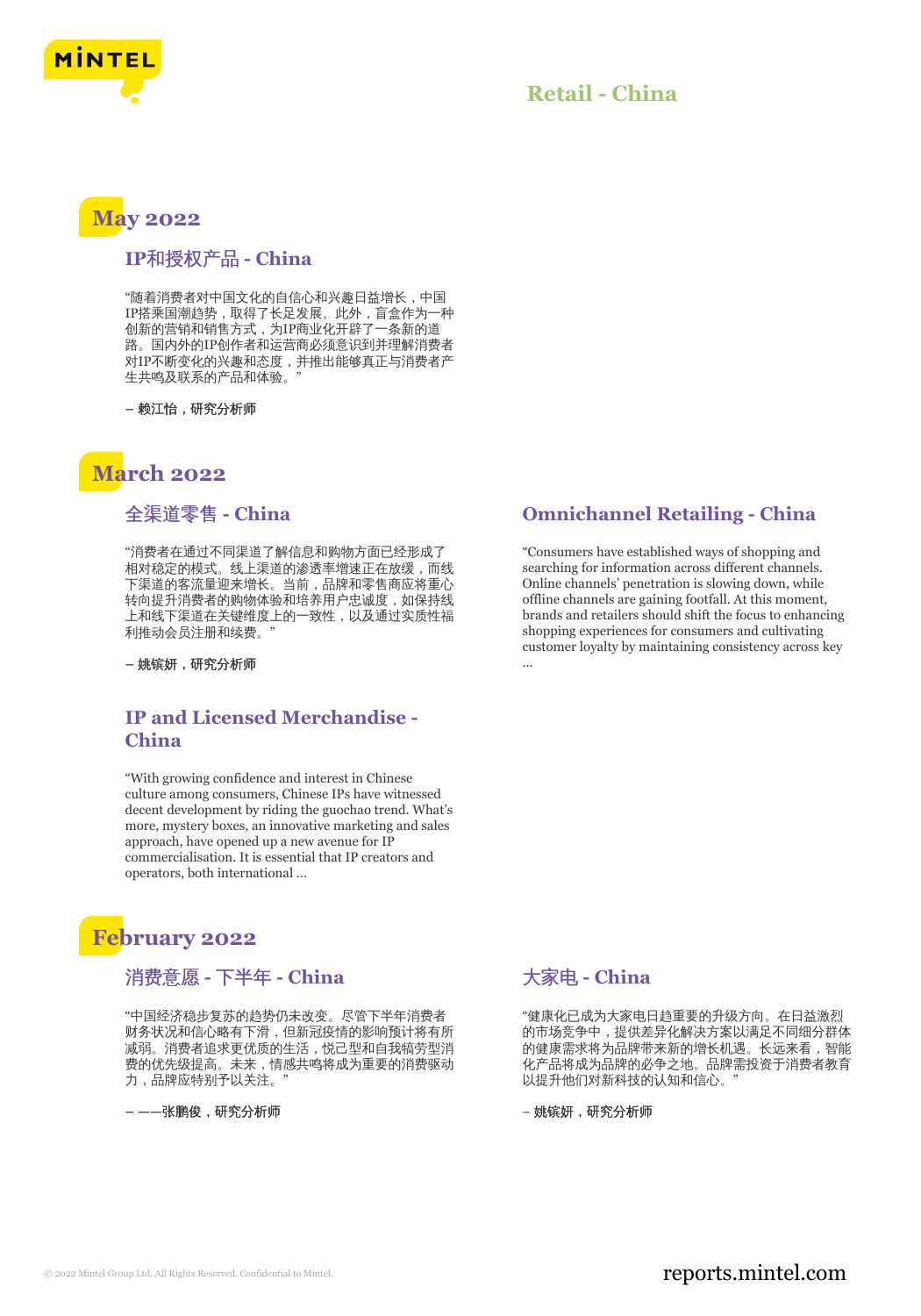

## **January 2022**

### **Consumer Spending Sentiment - H2 - China**

"The trend of a stable recovery of China's economy remains unchanged. Although the financial situation and confidence of consumers has declined slightly in the second half of the year, the impact of the coronavirus outbreak is expected to be alleviating. As consumers pursue a higher quality of life, self-enjoyment and ...

### **Major Domestic Appliances - China**

"Health has become an ever more important direction for the upgrade of major domestic appliances. Amid increasingly fierce market competition, providing differentiated solutions to meet the health demands of diverse groups brings new growth opportunities for brands. In the long term, products with intelligent functions are the next frontier of ...

## 生鲜零售 **- China**

"消费者收入持续增长并关注健康饮食,这将推动生鲜零 售可持续发展。在日益激烈的市场竞争中,新兴渠道渗透 率不断提高。与此同时,传统渠道积极创新以吸引流量。 零售商可以瞄准细分需求、探索子品类机会,从而迎来新 的增长点。"

**–** 姚镔妍,研究分析师

## **November 2021**

#### **Fresh Grocery Retailing - China**

"Continued income growth and a focus on healthy eating will promote the sustainable development of fresh grocery retailing. Amid increasingly fierce market competition, the penetration rate of emerging channels is constantly increasing. At the same time, traditional channels are innovating to attract traffic. Targeting the needs of segments and exploring ...

#### 提升零售购物体验 **- China**

"科技发展为体验提升注入动力。由AR和AI代表的科技提 供独特的元宇宙购物体验,让实体店购物活动更具沉浸 感。私域流量管理正在得到更多关注。一些零售商已经开 始转变思维,关注老年人和宠物主人等特定客群。"

**–** 张鹏俊,研究分析师

#### **Elevating Shopping Experiences - China**

"The development of technology has brought impetus to the experience elevation. Technologies represented by AR and AI are bringing a distinctive Metaverse shopping experience, and even making physical store shopping activities more immersive. Private traffic management is gaining more attention. Some retailers have already begun to change their thinking, paying ...

#### 母婴零售 **- China**

"大多数90后的年轻父母追求高端产品和专业服务。他们 大多受教育程度高、心态包容、重视颜值、喜欢尝试新事 物。他们热衷于在线上社群分享想法和体验感受,并通过 不同渠道了解育儿知识。品牌应努力与这些年轻父母建立 情感联系并赢得他们的信任,让他们在这一特殊时期能省 心、安心。"

**–** 赖江怡,研究分析师

## **October 2021**

### **Mother and Baby Products Retailing - China**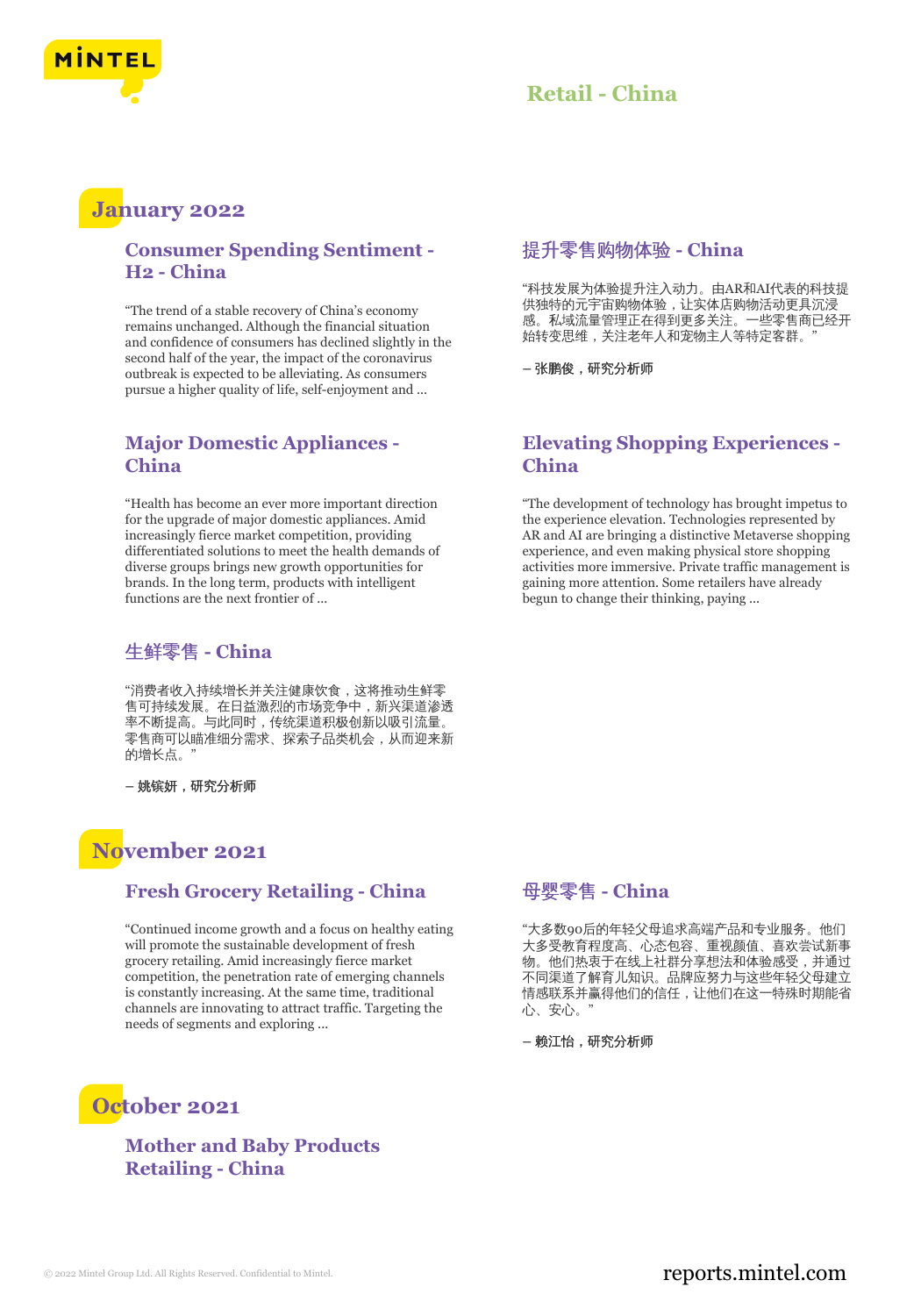

"Premium product and professional service are what most young post-90s born parents are chasing. Most of them are highly educated, open-minded, aesthetically pleased and like to try something new. They love sharing ideas and experiences through online community and learning parenting advice from different channels. Brands should devote their efforts ...

# **September 2021**

## 社交电商 **- China**

"社交电商市场增长陷入停滞,今年消费者参与率没有明 显扩大。依赖于社交关系的营销手段似乎也已触达瓶颈。 社区团购作为社交电商的形式之一,在疫情期间获得关注 并吸引了互联网巨头纷纷涌入。政府的监管措施将有助于 该行业健康发展,并促使头部品牌更注重提升消费体验, 从而带动增长。"

**–** 张鹏俊,研究分析师

# **August 2021**

### 厨房小家电 **- China**

"厨房小家电通过生活品质和健康理念与消费者建立联 系。尽管人们仍面临新冠疫情带来的挑战,但这一趋势将 延续下去。市场不断细分,新产品也持续涌现。激烈的品 牌竞争令消费者受益,并推动产品渗透率逐步增长。不论 是在电商还是实体零售店,消费者都更注重购物之旅中的 产品体验。这将推动品牌进行零售和营销的差异化竞争, 以求获得消费者忠诚度的优势。"

**–** 益振嵘,品类总监

#### **Social Commerce - China**

"The social commerce market's growth is stagnant, with no significant expansion in consumers' participation this year. Marketing methods dependant on social relationships seem to have reached a ceiling. Community group buying, a format of social commerce, earned attention during the outbreak and attracted internet giants who rushed into the market ...

# **June 2021**

### **Small Kitchen Appliances - China**

"Small kitchen appliances build links with consumers through the ideas of quality of life and health. This trend will continue, although people still face challenges from COVID-19. The market is constantly subdivided, and new products are constantly emerging. The fierce brand competition provides benefits for consumers and drives the product ...

家居生活与清洁电器 **- China Household & Cleaning Appliances - China**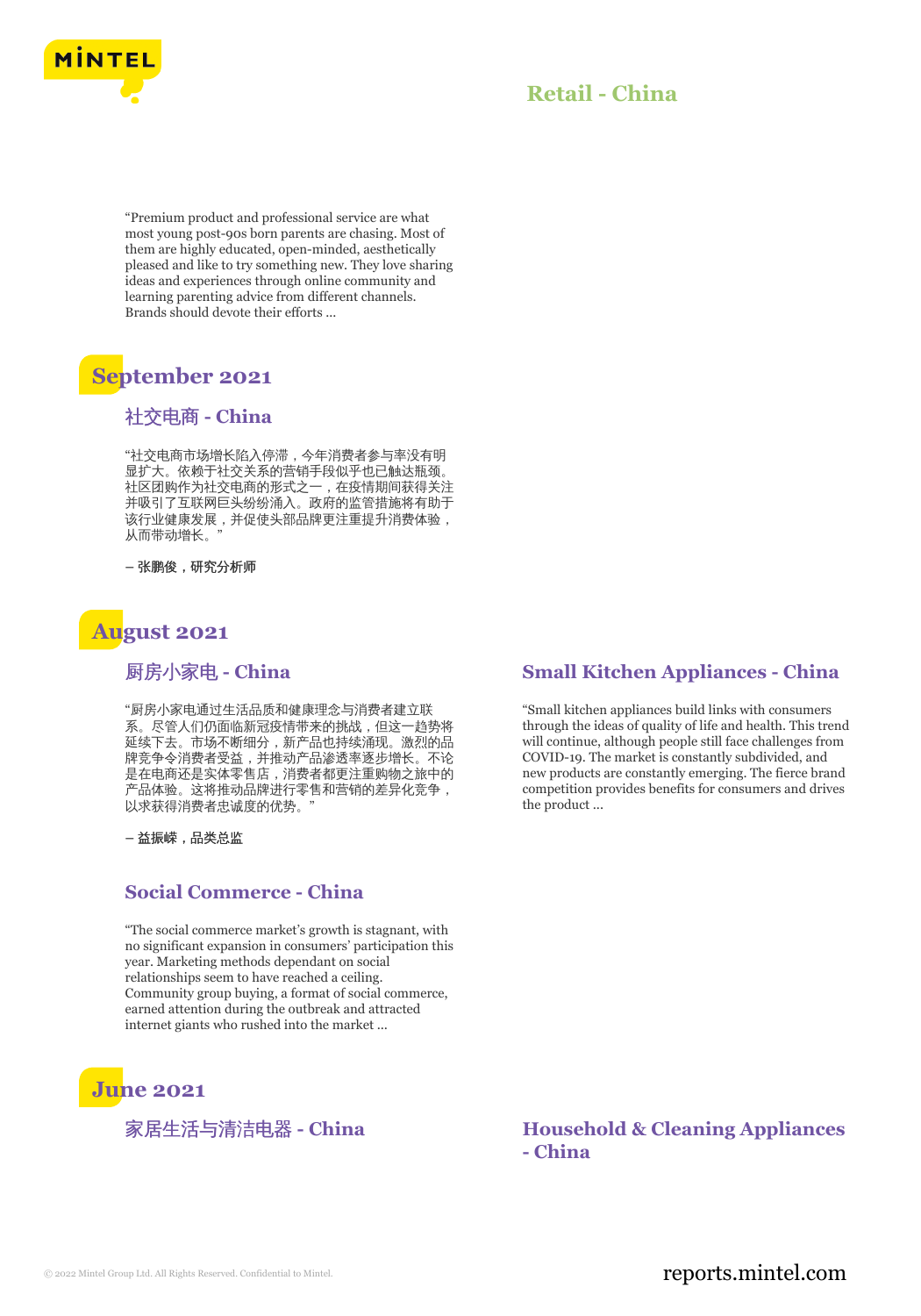

"随着消费者的需求更加多元化和新兴,家居生活与清洁 电器也在向多元化方向发展。无论是单身人士、宠物主人 还是有孩子的家庭,消费者购买家居生活与清洁电器的目 的各有不同,这给品牌带来挑战,即要创造不同的产品细 分以迎合这些多元化的使用场景。无论如何,随着消费能 力的提升和健康生活方式的意识不断增强,中国家居生活 与清洁电器市场将继续保持稳健增长。"

**–** 益振嵘,研究总监

## **May 2021**

美容零售 **- China**

"新冠疫情爆发后,消费者不断转向线上,但对线上和线 下渠道产品质量和价格的认知存在差异明显。实体店需要 提供指导和体验式的产品服务,与消费者建立紧密联系; 线上平台则需要联手品牌活动,成为品牌的合作伙伴。直 播电商的发展应有助于线上渠道突破仅凭竞争性价格立足 的僵局,开创品牌认可的新格局。

**–** 周文棋,研究分析师

#### **Personal Care Appliances - China**

"Thanks to consumers' constant pursuit of healthier lifestyles and easier personal care treatment, the China personal care appliances market has thrived in the past few years and may continue to expand at a steady pace going forward. E-commerce has accelerated product penetration and lowered the barrier to new products entering ...

## **April 2021**

#### **Beauty Retailing - China**

"Consumers are continuously shifting towards online in the wake of COVID-19, but the differential in the perceived quality of products and prices between online and offline channels are marked. Physical stores need an educational and experiential offering to connect with consumers, while online platforms need to team up with brand ...



"With more diversified and emerging needs from consumers, household and cleaning appliances are also moving forward in a path of diversification. Whether they are single people, pet owners or families with children, consumers have their own reasons for buying household and cleaning appliances, which poses challenges for brands to create ...

## 个人护理小家电 **- China**

"得益于消费者对更健康生活方式和更便捷个人护理的不 懈追求,中国个人护理小家电市场在过去几年蓬勃发展, 并且有望继续稳步向前。电商加速了产品在市场上的渗 透,并降低了新产品进入市场的门槛,尤其是随着直播带 货的兴起和全渠道购物体验的提高,个人护理小家电市场 欣欣向荣。随着"她经济"的兴起,个人护理小家电市场已 开发出更加多样化的产品来满足女性的新兴需求,例如专 业级的效果,这促使品牌创新设计出更可靠和强大的功 能,并打造更人性化的产品。"

**–** 吴梦莹,研究分析师

#### 直播带货 **- China**

"直播带货利用的是大众消费者对促销和打折的热情,也 利用品牌将直播带货作为一大重要营销渠道这一点。直播 带货不仅拥有人气,预计还会迎来更多监管,以确保其健 康发展。长远来看,直播带货将进一步渗透到消费者的日 常生活中,成为购物与娱乐的一个关键渠道,为消费者和 品牌双方都带来更大的价值。赋予直播带货以新的方式将 给消费者带来非凡的购物体验。"

**–** 张鹏俊,研究分析师

家居零售 - China 2000 Decrees The Decrees The State Theorem 对家居环境的态度 - China